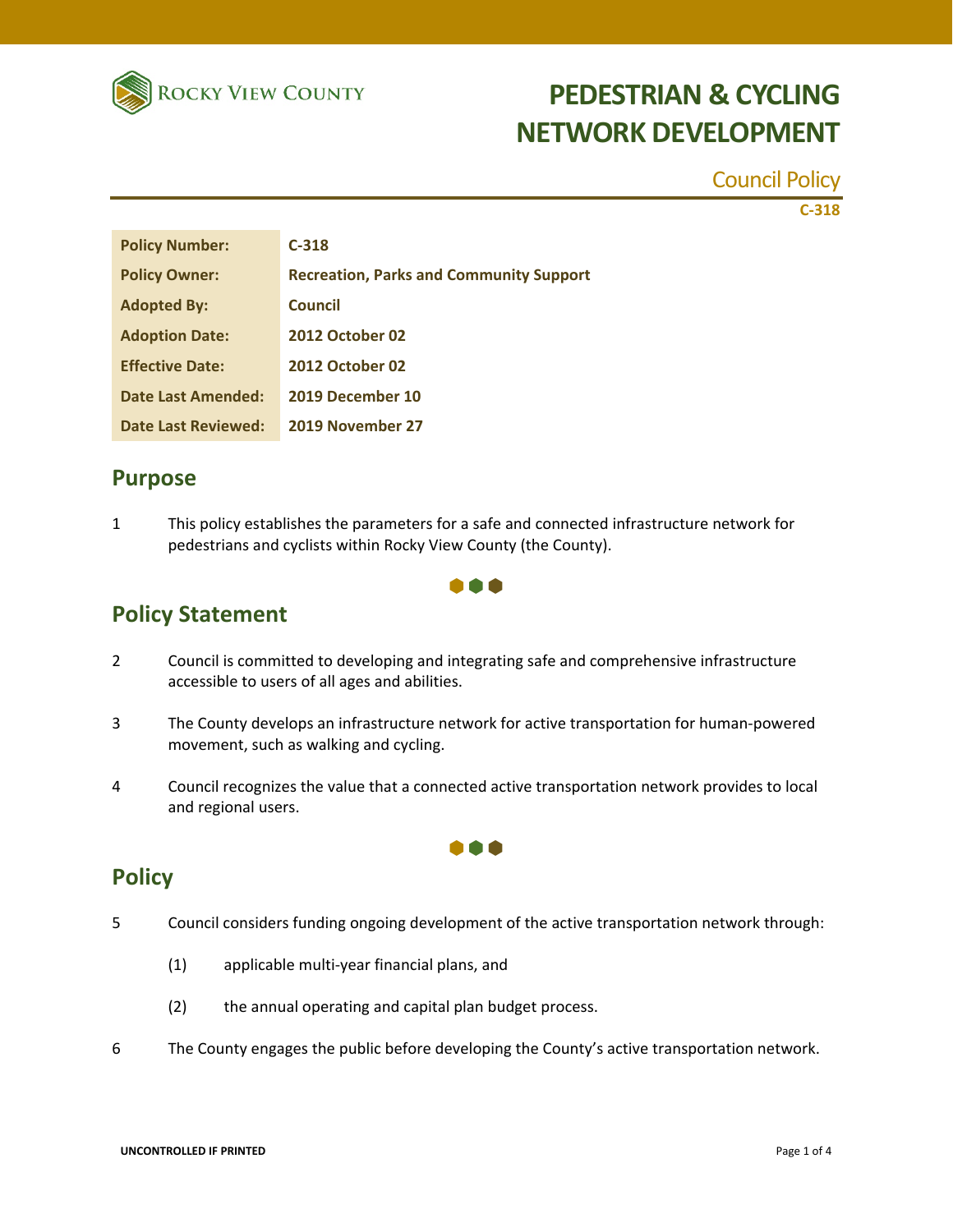

### Council Policy

#### **C‐318**

- 7 When feasible, the County considers developing the active transportation network within County owned or administered land.
- 8 The County collaborates with adjacent municipalities in an effort to establish seamless active transportation network connectivity across jurisdictional boundaries.
- 9 The County pursues opportunities for collaborative relationships in order to develop and facilitate the expansion of its active transportation network.
- 10 At the County's discretion, subdivision and development proposals provide for active transportation network needs and connections.
- 11 Active transportation network infrastructure is subject to a dedicated asset management program providing adequate budget to accommodate an established maintenance and lifecycle program.

| <b>Legal Authorities</b>              | N/A                                                                                                                                                                                                                                                                                                                                                                                                                                                                                                                                                                             |
|---------------------------------------|---------------------------------------------------------------------------------------------------------------------------------------------------------------------------------------------------------------------------------------------------------------------------------------------------------------------------------------------------------------------------------------------------------------------------------------------------------------------------------------------------------------------------------------------------------------------------------|
| Related Plans, Bylaws, Policies, etc. | Rocky View County Active Transportation Plan: South County,<br>as adopted by Council resolution no. 1-18-10-23-08, as<br>amended or replaced from time to time<br>Rocky View County Parks and Open Space Master Plan, as<br>$\bullet$<br>adopted by Council resolution no. 1-11E31-05, as amended<br>or replaced from time to time<br>Rocky View County County Servicing Standards, adopted by<br>Council resolution no. 188-13, as amended or replaced from<br>time to time<br>Rocky View County Parks and Pathways: Planning,<br>Development and Operational Guidelines, 2013 |
| <b>Related Procedures</b>             | N/A                                                                                                                                                                                                                                                                                                                                                                                                                                                                                                                                                                             |
| Other                                 | N/A                                                                                                                                                                                                                                                                                                                                                                                                                                                                                                                                                                             |
|                                       |                                                                                                                                                                                                                                                                                                                                                                                                                                                                                                                                                                                 |

## **Policy History**

Amendment Date(s) – Amendment **Description** 

 2019 December 10 – Council amended to establish roles and responsibilities and current practices.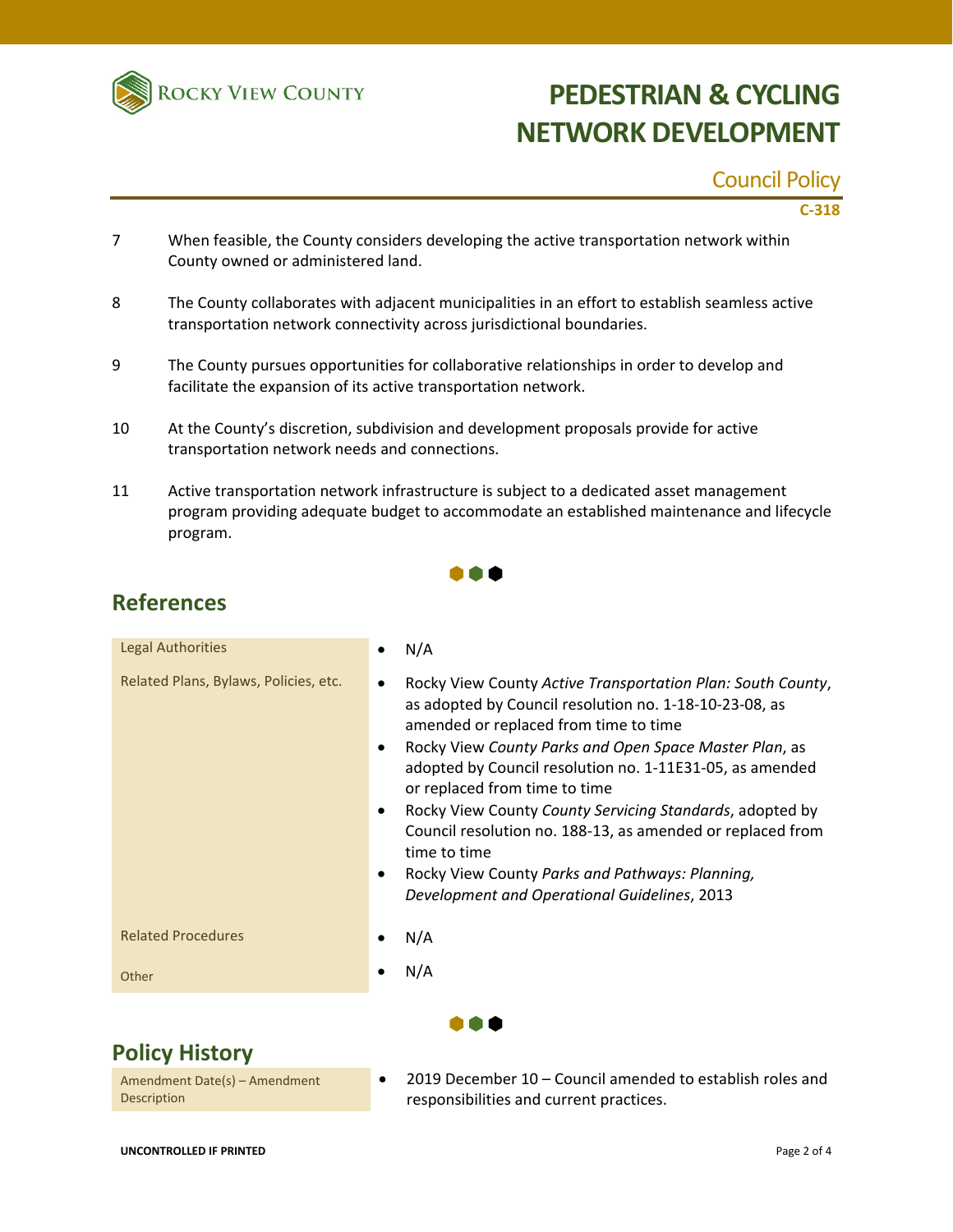

### Council Policy

#### **C‐318**

Review Date(s) – Review Outcome **Description** 

 2019 November 27 – Minor changes recommended to align with current County practices and standards.



### **Definitions**

- 12 In this policy:
	- (1) "active transportation" means any form of human‐powered transportation, typically walking or cycling;
	- (2) "active transportation facility" means active transportation network infrastructure that has been engineered and designed with the intent to permit off‐street pedestrian and bicycle use;
	- (3) "active transportation network" means any infrastructure designed and developed in accordance to standards comprised of singular or combined elements of bicycle facilities or active transportation facilities;
	- (4) "asset management program" means a structured plan that indicates how a group of assets is managed. The plan describes the characteristics and condition of infrastructure assets, the levels of service expected from them, planned actions to ensure the assets are providing the expected level of service, and capital strategies to implement the planned actions;
	- (5) "bicycle facility" means active transportation network infrastructure that has been engineered and designed with the intent to permit designated on-street bicycle use;
	- (6) "Council" means the duly elected Council of Rocky View County;
	- (7) "County" means Rocky View County;
	- (8) "County owned or administered land" means land legally owned by the County including municipal reserves, environmental reserves, municipal and school reserves, public utility lots, fee simple lands, and land owned by another party but administered by the County including but not limited to road allowances, easements, leased and licensed land;
	- (9) "emergency services vehicle" means any vehicle that is designated and authorized to respond to emergencies including vehicles operated by police services, peace officers, fire protection services, bylaw officers, ambulance and paramedic services, gas disconnection units, and emergency response units;